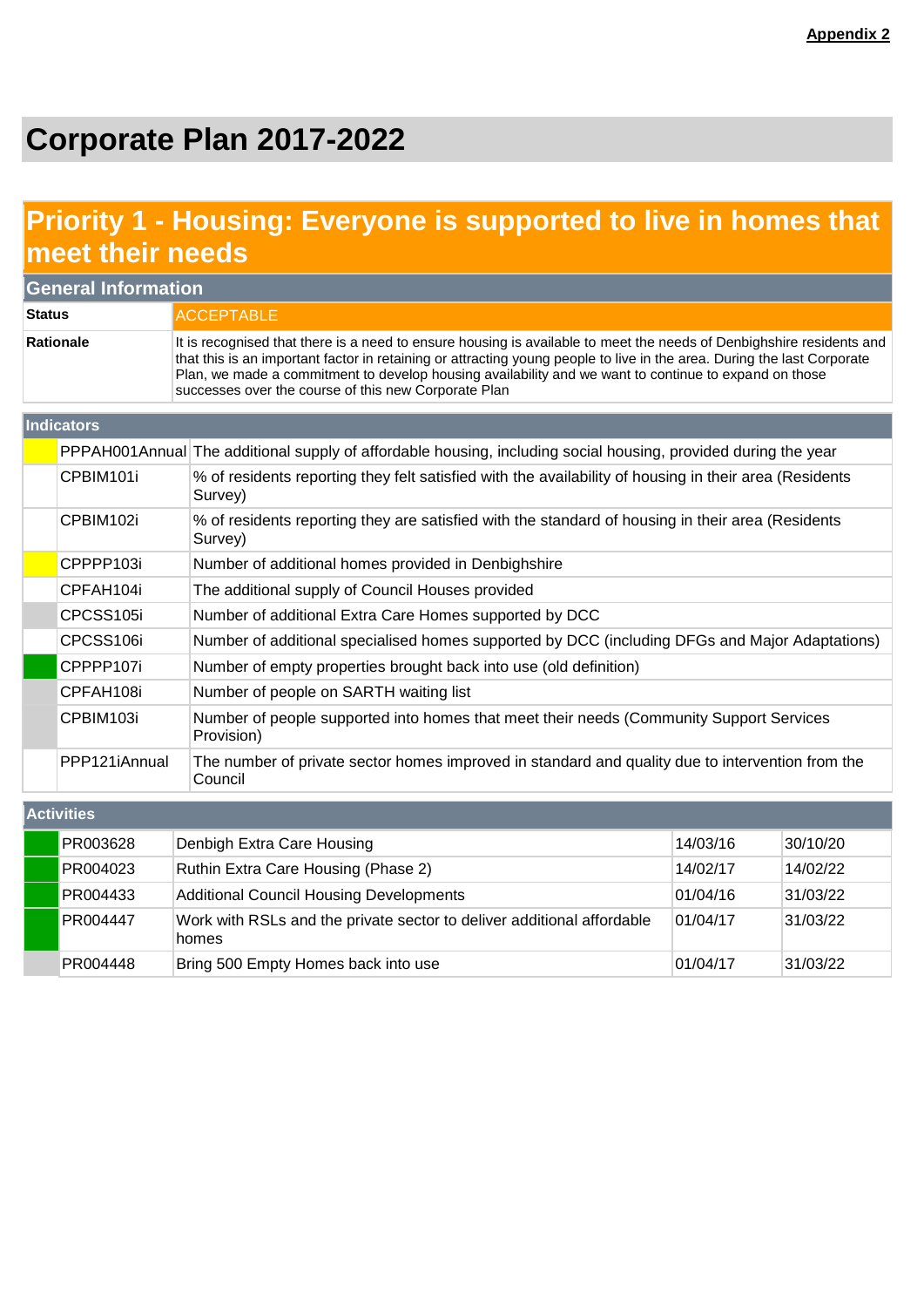### **Priority 2 - Connected Communities: Communities are connected and have access to goods and services locally, online and through good transport links**

| <b>General Information</b>                                               |                   |                                                                                                                                                                                                                                                                                                                                                                                       |          |          |  |
|--------------------------------------------------------------------------|-------------------|---------------------------------------------------------------------------------------------------------------------------------------------------------------------------------------------------------------------------------------------------------------------------------------------------------------------------------------------------------------------------------------|----------|----------|--|
| <b>Status</b>                                                            |                   | <b>ACCEPTABLE</b>                                                                                                                                                                                                                                                                                                                                                                     |          |          |  |
| <b>Description</b>                                                       |                   | Denbighshire understands that access to goods and services is key to maintaining people's<br>independence. However, depending on where you live, this is not always easy. During the course of this<br>new Corporate Plan Denbighshire will make it a priority to ensure that communities throughout the<br>county are connected and have access to the goods and services they need. |          |          |  |
|                                                                          | Indicators        |                                                                                                                                                                                                                                                                                                                                                                                       |          |          |  |
|                                                                          | CPCCM209i         | The percentage of transactions undertaken via the web, compared to the total number of transactions<br>undertaken using all access channels                                                                                                                                                                                                                                           |          |          |  |
|                                                                          | <b>THS012</b>     | The percentage of principal (A) and non-principal (B) and (C) roads that are in overall poor condition                                                                                                                                                                                                                                                                                |          |          |  |
|                                                                          | <b>PAM020</b>     | The percentage of principle A roads that are in overall poor condition                                                                                                                                                                                                                                                                                                                |          |          |  |
|                                                                          | <b>PAM021</b>     | The percentage of non-principal/classified B roads that are in overall poor condition                                                                                                                                                                                                                                                                                                 |          |          |  |
|                                                                          | <b>PAM022</b>     | The percentage of non-principal/classified C roads that are in overall poor condition                                                                                                                                                                                                                                                                                                 |          |          |  |
|                                                                          | CPCCM201i         | % Superfast Coverage in Denbighshire (>30 Mbps)                                                                                                                                                                                                                                                                                                                                       |          |          |  |
| The overall likelihood of digital exclusion in Denbighshire<br>CPCCM207i |                   |                                                                                                                                                                                                                                                                                                                                                                                       |          |          |  |
|                                                                          | CPCCM202i         | % of premises with Broadband of 10 Mbps or below (USO)                                                                                                                                                                                                                                                                                                                                |          |          |  |
|                                                                          | CPCCM205i         | % mobile 4G road signal (all operators)                                                                                                                                                                                                                                                                                                                                               |          |          |  |
|                                                                          | CPCCM208i         | Percentage of LSOAs in Denbighshire in the 10% most deprived in Wales in terms of Access to<br>Services (WIMD)                                                                                                                                                                                                                                                                        |          |          |  |
|                                                                          | <b>Measures</b>   |                                                                                                                                                                                                                                                                                                                                                                                       |          |          |  |
|                                                                          | CPQHESCAT1        | Percentage of damaged roads and pavements made safe within target time (CAT1 - Category 1 defects<br>dealt within timescale)                                                                                                                                                                                                                                                          |          |          |  |
|                                                                          | <b>HESRCSi</b>    | 6 monthly Road Condition Score for around 75% of the remaining network (some C roads and almost<br>all unclassified roads)                                                                                                                                                                                                                                                            |          |          |  |
|                                                                          | <b>Activities</b> |                                                                                                                                                                                                                                                                                                                                                                                       |          |          |  |
|                                                                          | PR004434          | <b>Digital Access Points</b>                                                                                                                                                                                                                                                                                                                                                          | 14/09/17 | 31/03/22 |  |
|                                                                          | PR004436          | Target those most likely to be digitally excluded so they have the skills<br>and means to use digital services                                                                                                                                                                                                                                                                        | 01/01/18 |          |  |
|                                                                          | PR004444          | Invest in roads and bridges to maintain a viable, sustainable<br>infrastructure                                                                                                                                                                                                                                                                                                       | 01/04/18 | 31/03/22 |  |
|                                                                          | PR004484          | Make superfast broadband and mobile networks available to everyone                                                                                                                                                                                                                                                                                                                    | 22/02/18 | 31/03/22 |  |
|                                                                          | PR004487          | Better enable people to travel to work, education and services                                                                                                                                                                                                                                                                                                                        | 01/03/18 | 31/03/22 |  |
|                                                                          | PR004632          | Improve infrastructure to make it easier to stage events                                                                                                                                                                                                                                                                                                                              | 01/04/18 | 31/03/22 |  |
|                                                                          | PR004707          | Ensure Council Information and Services are Accessible Online                                                                                                                                                                                                                                                                                                                         | 24/04/18 | 31/12/21 |  |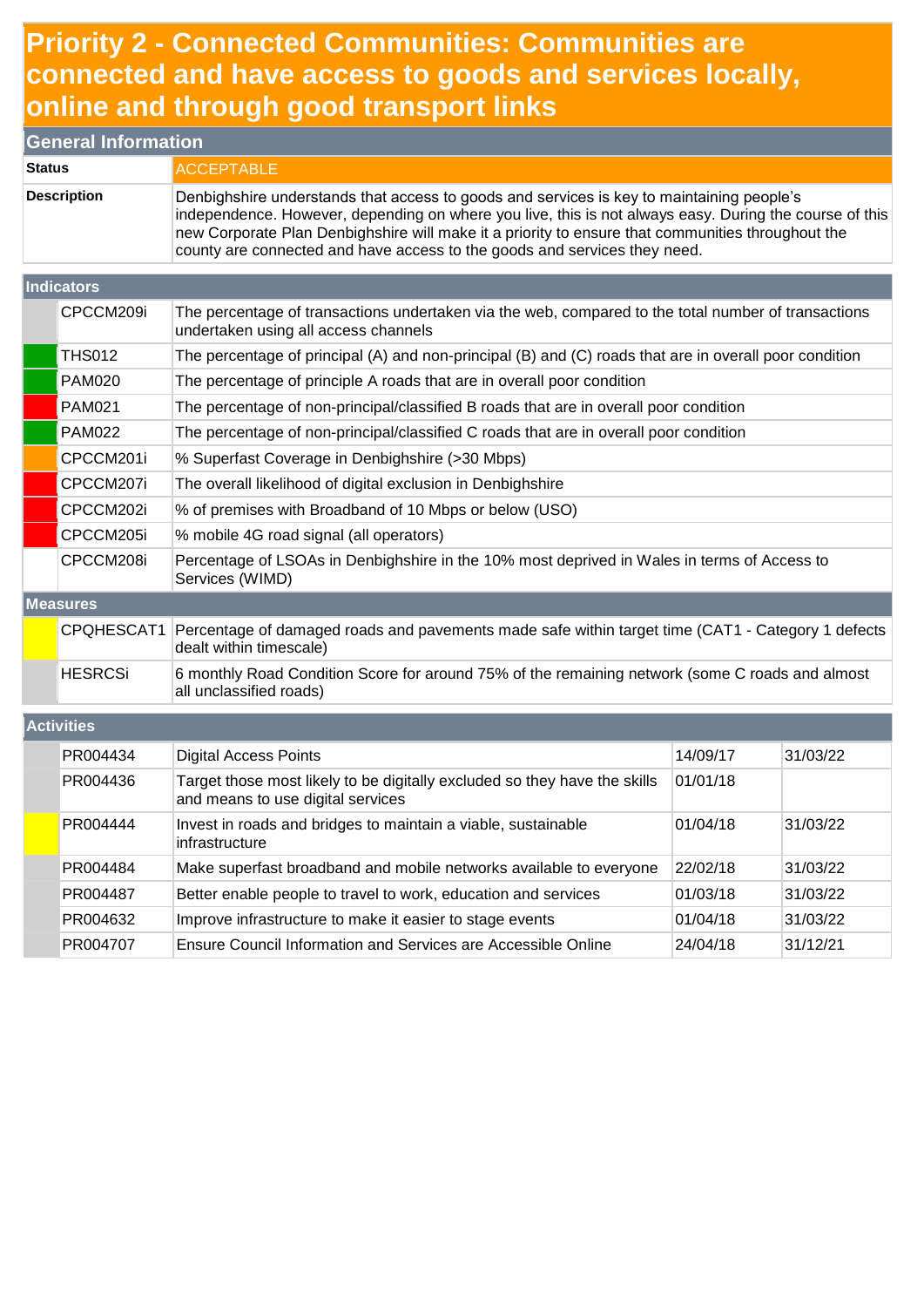## **Priority 3 - Resilient Communities: The council works with people and communities to build independence and resilience**

| <b>General Information</b> |                                                                                                                                                                                                                                                                                                                                                                                                                                                                          |  |  |  |
|----------------------------|--------------------------------------------------------------------------------------------------------------------------------------------------------------------------------------------------------------------------------------------------------------------------------------------------------------------------------------------------------------------------------------------------------------------------------------------------------------------------|--|--|--|
| <b>Status</b>              | <b>PRIORITY FOR IMPROVEMENT</b>                                                                                                                                                                                                                                                                                                                                                                                                                                          |  |  |  |
| Rationale                  | In Denbighshire we aim to promote people's health & well-being and encourage them to remain as<br>independent as possible. In order to do this, we need to work with everyone in the community, to<br>ensure that there are strong support networks in place and ensure people have more involvement in<br>decisions affecting their future well-being. At the same time, we will continue to make sure that people<br>at risk of abuse or exploitation are safeguarded. |  |  |  |

#### **Indicators**

| QCSS005m  | The average length of time adults (aged 65 or over) are supported in residential care homes                                                   |
|-----------|-----------------------------------------------------------------------------------------------------------------------------------------------|
|           | AnnualCSS002m The percentage of people reporting they have received the right information or advice when they<br>needed it                    |
|           | AnnualCSS004m The percentage of carers reporting they feel supported to continue in their caring role                                         |
|           | AnnualCSS014m The percentage of people reporting that they know who to contact about their care and support                                   |
| CSSAGGR03 | Number of assessments of need for support for carers undertaken during the year                                                               |
| CPBIM301i | The percentage of people who agree "my local area is a place where people will pull together to<br>improve the local area"                    |
| CPCCM302i | The number of sessions on the Dewis Cymru Platform                                                                                            |
| CPBIM303i | The percentage of people who feel able to influence decisions affecting their local area                                                      |
| CPCCM304i | The percentage of projects that have considered the 10 National Principles of Engagement within their<br><b>Well-being Impact Assessments</b> |
| CPBIM305i | The number of recorded incidents of domestic abuse                                                                                            |
| CPBIM306i | The number of repeat offenders of domestic abuse                                                                                              |

#### **Activities**

| PR004413 | Community Planning & Development Resource                            | 16/11/17 | 31/03/19 |
|----------|----------------------------------------------------------------------|----------|----------|
| PR004440 | People are involved in shaping and improving services                | 03/04/18 | 31/03/22 |
| PR004458 | Supporting Carers in Denbighshire                                    | 01/04/18 | 31/03/22 |
| PR004707 | <b>Ensure Council Information and Services are Accessible Online</b> | 24/04/18 | 31/12/21 |
| PR004716 | Act to reduce Domestic Abuse                                         | 01/07/18 | 31/03/20 |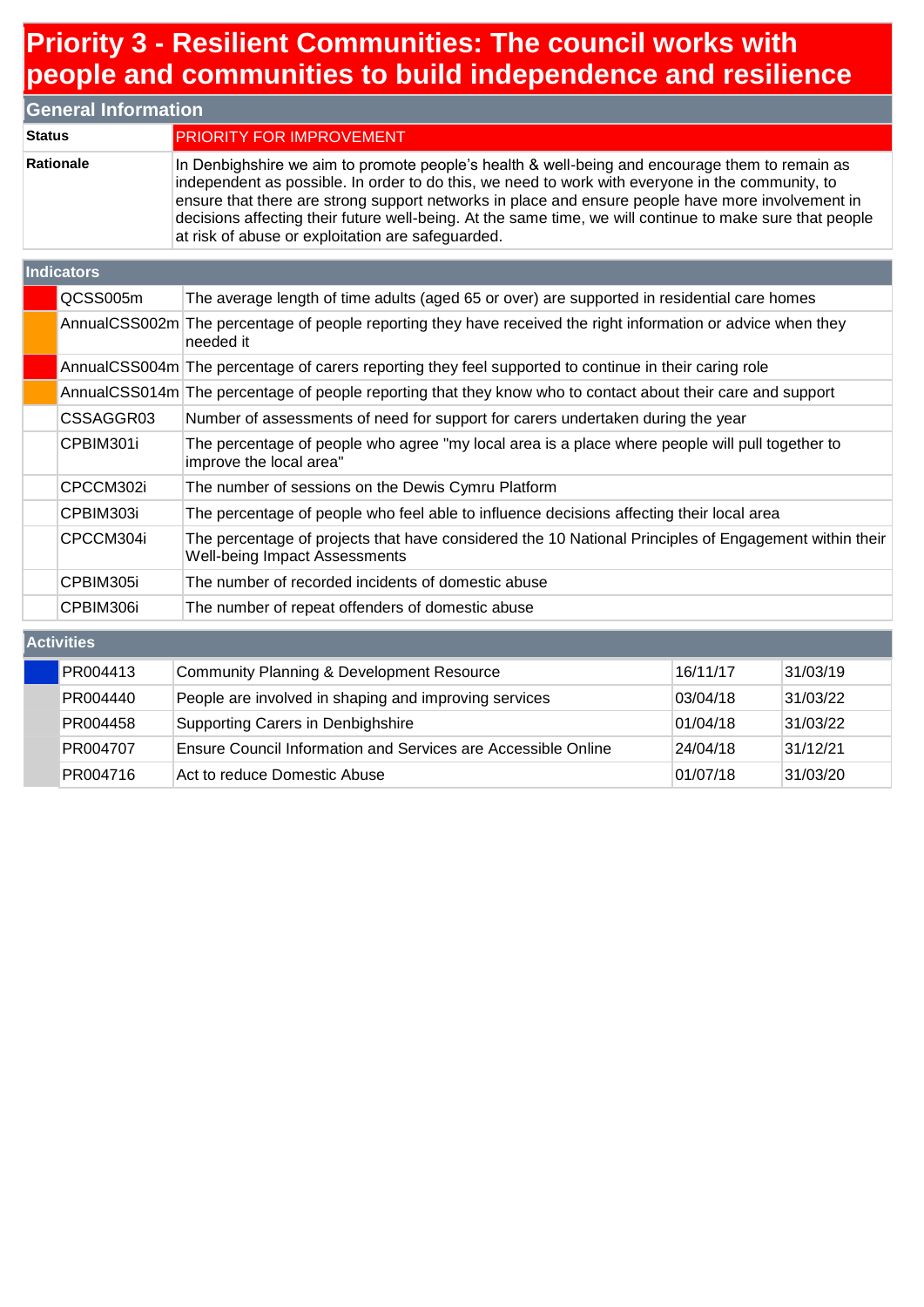## **Priority 4 - Environment: Attractive and protected, supporting well-being and economic prosperity**

| <b>General Information</b> |                                                                                                                                                                                                                                                                                                                                                                                                                                                                                                                                                                                                                         |  |  |  |
|----------------------------|-------------------------------------------------------------------------------------------------------------------------------------------------------------------------------------------------------------------------------------------------------------------------------------------------------------------------------------------------------------------------------------------------------------------------------------------------------------------------------------------------------------------------------------------------------------------------------------------------------------------------|--|--|--|
| <b>Status</b>              | <b>IACCEPTABLE</b>                                                                                                                                                                                                                                                                                                                                                                                                                                                                                                                                                                                                      |  |  |  |
| Rationale                  | Denbighshire aims to ensure that the environment is both attractive and protected, but also<br>supports community well-being and economic prosperity. To achieve this we will reduce our carbon<br>impact and increase the use of renewables throughout the county. We also plan to increase the<br>biodiversity value of the county by protecting vulnerable species and habitats for the benefit of both<br>wildlife and people who live and visit Denbighshire. Alongside this, Denbighshire aims to raise the<br>profile of the county as a place to hold outdoor events that capitalise on our unique environment. |  |  |  |

#### **Indicators**

**Activities**

|           | CPCCMSTEAMi STEAM - Total Economic Impact of Tourism (£ million)                                                                                |
|-----------|-------------------------------------------------------------------------------------------------------------------------------------------------|
| CPFAH401i | % of existing and acquired Council housing stock (1st April 2017 baseline) achieving an EPC (Energy)<br>rating of C or above                    |
| CPFAH402i | % of all new build council housing achieving an EPC (Energy) rating of A                                                                        |
| CPBIM403i | Percentage reduction - from a 31/03/17 baseline - in carbon emissions (tonnes) from Council assets                                              |
| CPHES404i | No. of trees planted to increase canopy cover in Rhyl and Denbigh                                                                               |
| CPHES406i | No. of properties with reduced risk of flooding (1,000s)                                                                                        |
| CPBIM407i | Please tell us how satisfied or dissatisfied you are with your local open spaces? Countryside, Beaches,<br>Parks Resident Survey response Qs 3: |

| PR003864 | East Rhyl Coastal Defence Scheme              | 01/01/14 | 31/12/20 |  |
|----------|-----------------------------------------------|----------|----------|--|
| PR004410 | PLANT Project: Urban Tree Planting            | 02/01/18 | 02/01/22 |  |
| PR004418 | Improving biodiversity in Denbighshire        | 01/04/17 | 31/03/22 |  |
| PR004701 | Reducing carbon emissions from council assets | 02/04/18 | 31/03/22 |  |
| PR004727 | Improving Energy Efficiency in Council Houses | 01/04/17 | 31/03/22 |  |